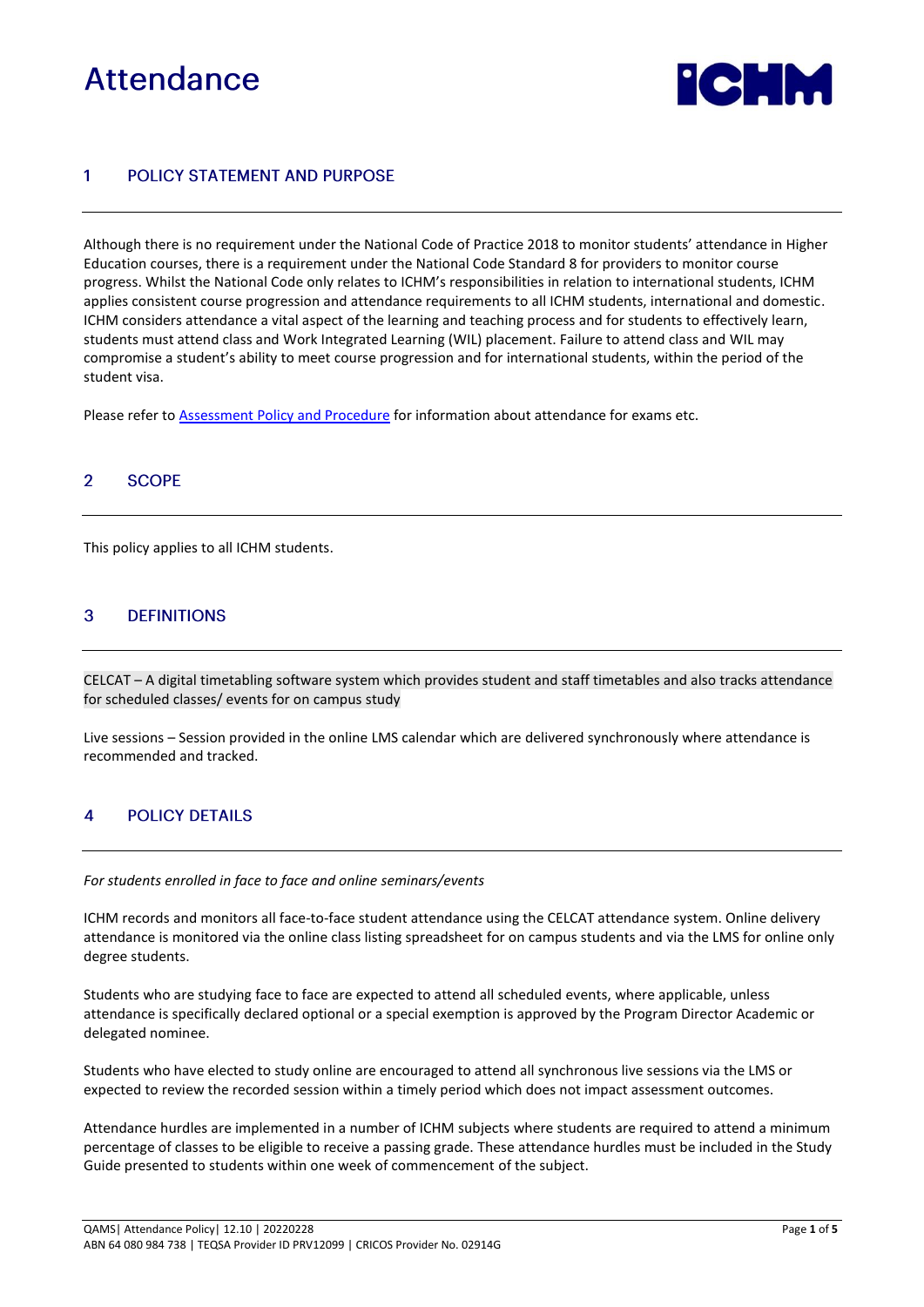ICHM remains supportive and sensitive to the needs and cultural practices of Aboriginal and Torres Strait Islander peoples. For more information, please refer to the *Diversity, Equity and Inclusion policy.*

# *For students on Work Integrated Learning*

To meet course requirements while undertaking Work Integrated Learning (WIL), students are required to meet all assessment criteria and this includes students meeting the ICHM & host employer expectations regarding attendance/scheduled or rostered work.

Students are required to adhere to all attendance and timekeeping policies and procedures of the host property and start and finish their WIL on the dates as agreed with the host employer and the ICD Manager. Failure to attend scheduled/rostered work without any communication with the employer or the ICD Manager may be considered "Abandonment of Employment" by the employer and may result in a fail grade for the subject. Failure to adhere to the start and finish dates as agreed with the host employer and the ICD Manager may be considered "Abandonment of Employment" by the employer and may result in a Fail grade for the subject.

ICHM remains supportive and sensitive to the needs and traditional cultural practices of Aboriginal and Torres Strait Islander peoples. For more information, please refer to the *Diversity, Equity and Inclusion policy.*

## **Procedure**

## *For students on campus enrolled in face to face and online seminars/events*

Lecturers/ICHM staff must record attendance (where required) using either the CELCAT scanning system or online class listing spreadsheet. The digital list of attendance is a legal record required for audit purposes. Attendance records are maintained weekly for each scheduled class/event and are available for audit on demand. Students within an online only degree will have attendance recorded via the LMS.

A student is deemed 'Present' at a scheduled class/event when they have been scanned into the scheduled class/event up to 30 minutes before the commencement of the event or participated within the online environment.

A student is deemed 'Late' to a scheduled class/event when they are scanned in 1 minute post commencement of the class/ event.

A student is deemed 'Absent' from a scheduled class/event when they do not attend.

Where a student is going to be late or absent for a scheduled class/event they are required to act with the professionalism required within an industry setting and advise relevant parties of their absence in a timely manner prior to the commencement of the event.

Where a Lecturer deems attendance is impacting a student's learning outcomes, they are to advise a Program Coordinator who will take relevant action via the Student Support Group. The Student Support Group will receive an attendance overview on a weekly basis from the ICHM Academic Officer.

The Academic Committee takes attendance into account when determining the final results for a student. If attendance in a subject is below 80% this may impact the ability of a student to be eligible for a supplementary assessment where applicable.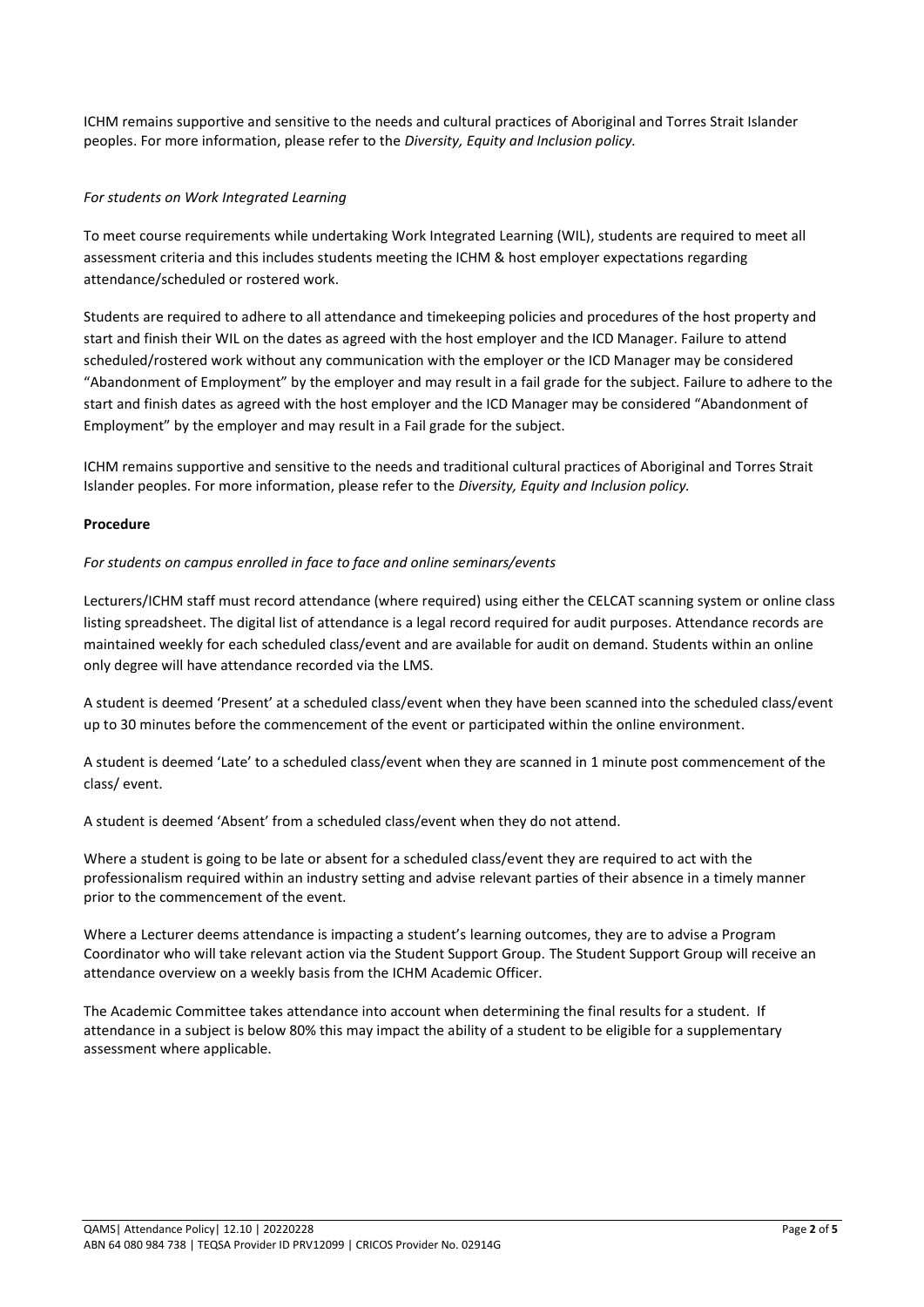### *For students on Work Integrated Learning* Students will:

- Start all scheduled/rostered shifts on time.
- Take only allocated breaks and return promptly to work.
- Contact the supervisor/workplace immediately if unable to attend a shift. Most properties require at least 2 hours notice, however this varies between employers.
- Account for any absences to the supervisor. In cases of illness the student may be required to obtain medical certificates.
- Verify the attendance times and dates by keeping a record of all hours worked by the scheduled due dates, to provide to the ICD Manager.
- Advise the ICD Manager of any absences requiring 7 or more days off.
- Advise the ICD Manager of any injury sustained at work, requiring any time off.

ICHM/ Host Employer:

- Employers are required to advise the ICD Manager if a student is absent from work for medical reasons for more than one week or without explanation for more than 2 days.
- The ICD Manager records the data from the submitted workplace hours on the WIL hours spreadsheet. The spread sheet records the total hours worked for the period and measures these hours against the total required for the placement.
- The ICD Manager regularly monitors the hours that the student works to ensure the student is on track to complete the minimum hours.

### OTHER SECTIONS AS RELEVANT - for example links to legislation etc 5

Not Applicable.

### **RESPONSIBILITIES AND AUTHORITIES** 6

The Program Director Academic approves any change to this Attendance Policy and Procedure.

#### $\overline{7}$ **REVIEW**

The Program Director Academic is responsible for the review of this policy on a 3 yearly basis.

#### $\overline{8}$ **ACKNOWLEDGEMENT** (if applicable)

Not applicable.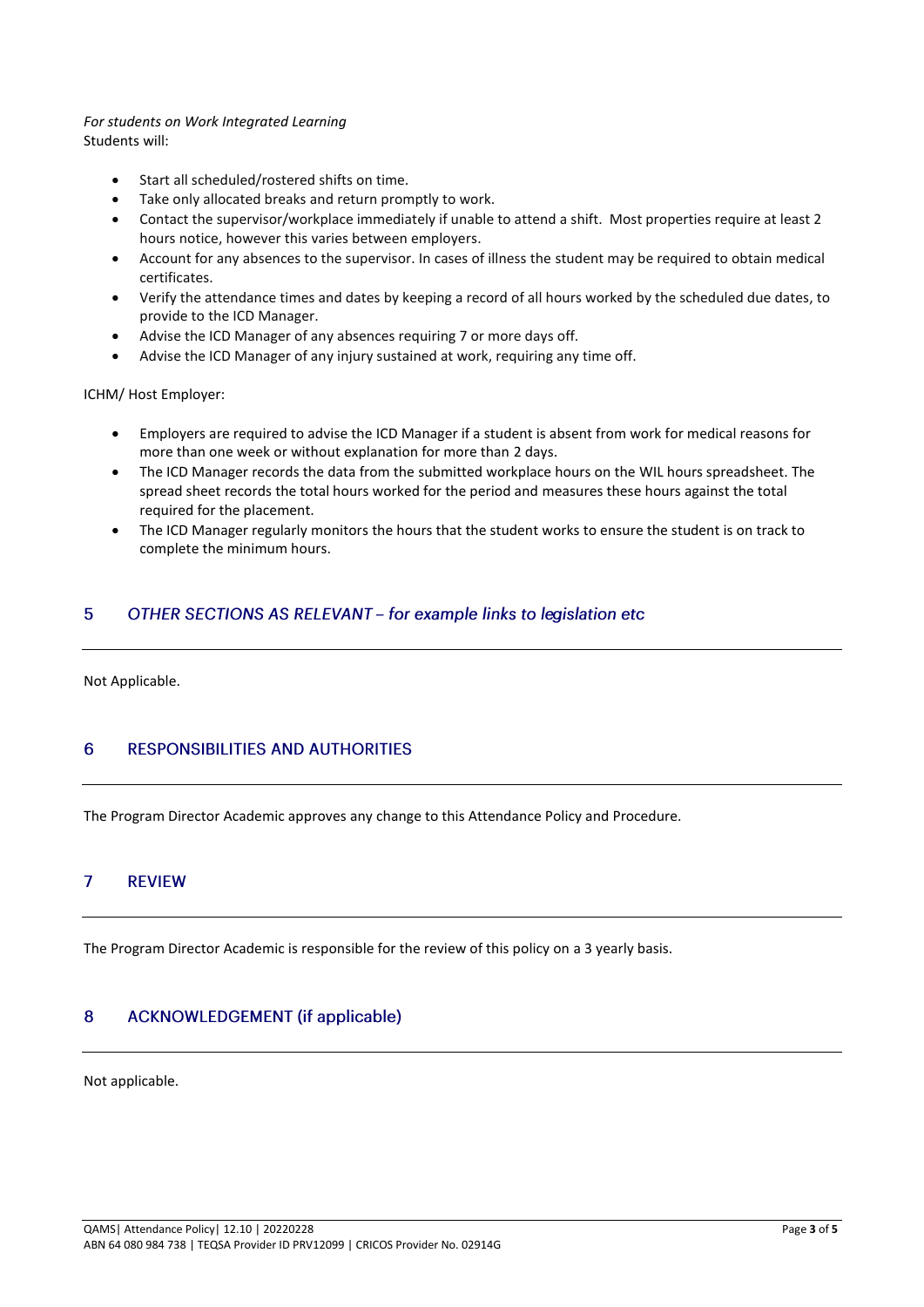### 9 **APPROVAL**

| <i><b>ATTENDANCE</b></i>  |                           |  |  |  |
|---------------------------|---------------------------|--|--|--|
| <b>Policy Owner</b>       | Program Director Academic |  |  |  |
| <b>Version Number</b>     | 12.1                      |  |  |  |
| <b>Approval Authority</b> | Program Director Academic |  |  |  |
| <b>Approval Date</b>      | 28 February 2022          |  |  |  |
| <b>Next Review Date</b>   | February 2025             |  |  |  |

| <b>Version Control and Modification History Table</b> |                |                                    |                     |                       |  |  |
|-------------------------------------------------------|----------------|------------------------------------|---------------------|-----------------------|--|--|
| Date                                                  | <b>Version</b> | <b>Modification</b>                | <b>Approval</b>     | <b>Approved &amp;</b> |  |  |
|                                                       |                |                                    | <b>Authority</b>    | <b>Published Date</b> |  |  |
| 23/11/11                                              | $1.0$          | New policy based on current        | Toni Schammer       | 23/11/11              |  |  |
|                                                       |                | policies                           |                     |                       |  |  |
| 03/01/12                                              | 2.0            | Modified                           | Toni Schammer,      | 03/01/12              |  |  |
|                                                       |                |                                    | Gerald Lipman &     |                       |  |  |
|                                                       |                |                                    | Dr Ian Whyte        |                       |  |  |
| 6/11/12                                               | 3.0            | Addition to Changes to the Policy  | Gerald Lipman and   | 6/11/12               |  |  |
|                                                       |                | section                            | Dr Ian Whyte        |                       |  |  |
| 21/12/12                                              | 4.0            | Change to attendance - 80%         | Academic Board -    | 21/12/12              |  |  |
|                                                       |                | requirement - approved by out-of-  | edit Dr Whyte       |                       |  |  |
|                                                       |                | session vote by Academic Board     |                     |                       |  |  |
| 7/5/2013                                              | 5.0            | Update to include procedure re     | Toni Schammer, Dr   | 7/5/2013              |  |  |
|                                                       |                | 80% attendance requirement         | Ian Whyte and       |                       |  |  |
|                                                       |                |                                    | Gerald Lipman       |                       |  |  |
| 25/7/2014                                             | 6.0            | Update procedure for students on   | Dr Ian Whyte and    | 25/7/2014             |  |  |
|                                                       |                | campus                             | Mr Gerald Lipman    |                       |  |  |
| 08/02/16                                              | 6.1            | Updated minor title changes        | Dr George Brown     | 08/02/16              |  |  |
| 12/12/16                                              | 6.2            | Change in title from 'Industry     | Dr Ian Whyte        | 12/12/16              |  |  |
|                                                       |                | Training and Development' to       |                     |                       |  |  |
|                                                       |                | 'Industry and Career Development'  |                     |                       |  |  |
| 04/7/17                                               | 7.0            | Revisions to accommodate           | Dr Ian Whyte & Mr   | 04/7/17               |  |  |
|                                                       |                | introduction of CELCAT Attendance  | Gerald Lipman       |                       |  |  |
| 19/2/18                                               | 8.0            | Minor update to notification of    | Dr George Brown     | 19/2/18               |  |  |
|                                                       |                | 80/20 per subject                  |                     |                       |  |  |
| 20/11/19                                              | 9.0            | Minor updates to National Code     | Dr George Brown     | 20/11/19              |  |  |
|                                                       |                | information                        |                     |                       |  |  |
| 05/12/19                                              | 10.0           | Information added in relation to   | Dr George Brown     | 05/12/19              |  |  |
|                                                       |                | the needs of Aboriginal and Torres | and Chief Executive |                       |  |  |
|                                                       |                | Strait Islander peoples and their  |                     |                       |  |  |
|                                                       |                | traditional cultural practices     |                     |                       |  |  |
| Jan 2020                                              | 10.1           | Changes to position titles         | Dr George Brown     | Jan 2020              |  |  |
|                                                       |                |                                    | and Natalie         |                       |  |  |
|                                                       |                |                                    | Simmons             |                       |  |  |